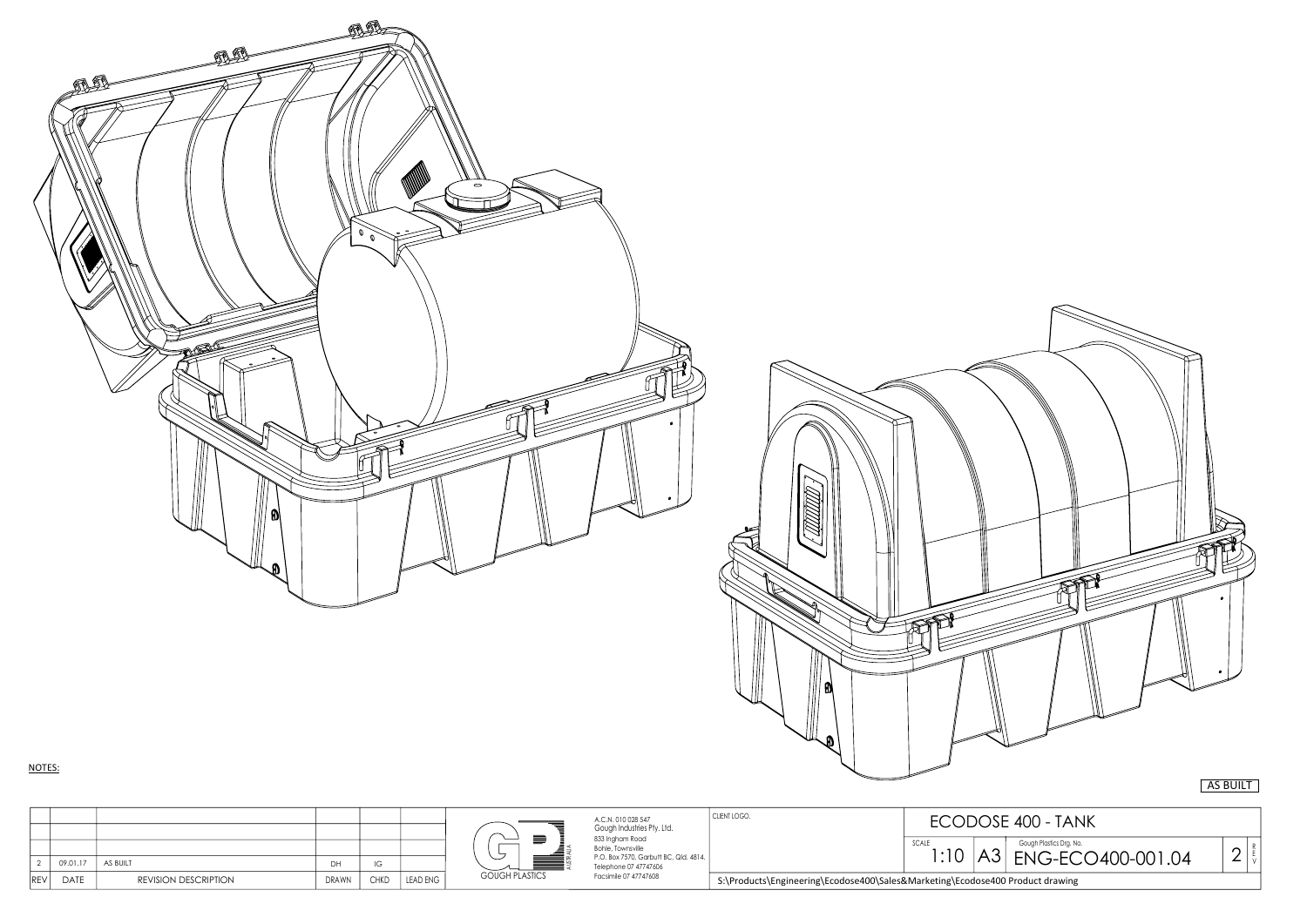



|            |          |                             |              |             |                 |                           | A.C.N. 010 028 547                                             | CLIENT LOGO.<br><b>ECODOSE 400 - TANK</b> |                                                                               |                         |  |
|------------|----------|-----------------------------|--------------|-------------|-----------------|---------------------------|----------------------------------------------------------------|-------------------------------------------|-------------------------------------------------------------------------------|-------------------------|--|
|            |          |                             |              |             |                 |                           | Gough Industries Pty. Ltd.                                     |                                           |                                                                               |                         |  |
|            |          |                             |              |             |                 |                           | 833 Ingham Road<br>Bohle, Townsville                           | SCALE<br>$\cdot$ 10                       |                                                                               | Gough Plastics Drg. No. |  |
|            | 09.01.17 | AS BUILT                    |              |             |                 | $\widetilde{\phantom{a}}$ | P.O. Box 7570, Garbutt BC, Qld. 4814.<br>Telephone 07 47747606 |                                           | AJ                                                                            | ENG-ECO400-001.04       |  |
| <b>REV</b> | DATE     | <b>REVISION DESCRIPTION</b> | <b>DRAWN</b> | <b>CHKD</b> | <b>LEAD ENG</b> | <b>GOUGH PLASTICS</b>     | Facsimile 07 47747608                                          |                                           | S:\Products\Engineering\Ecodose400\Sales&Marketing\Ecodose400 Product drawing |                         |  |

## PLEASE NOTE: DIMENSIONS MAY VARY BY PLUS OR MINUS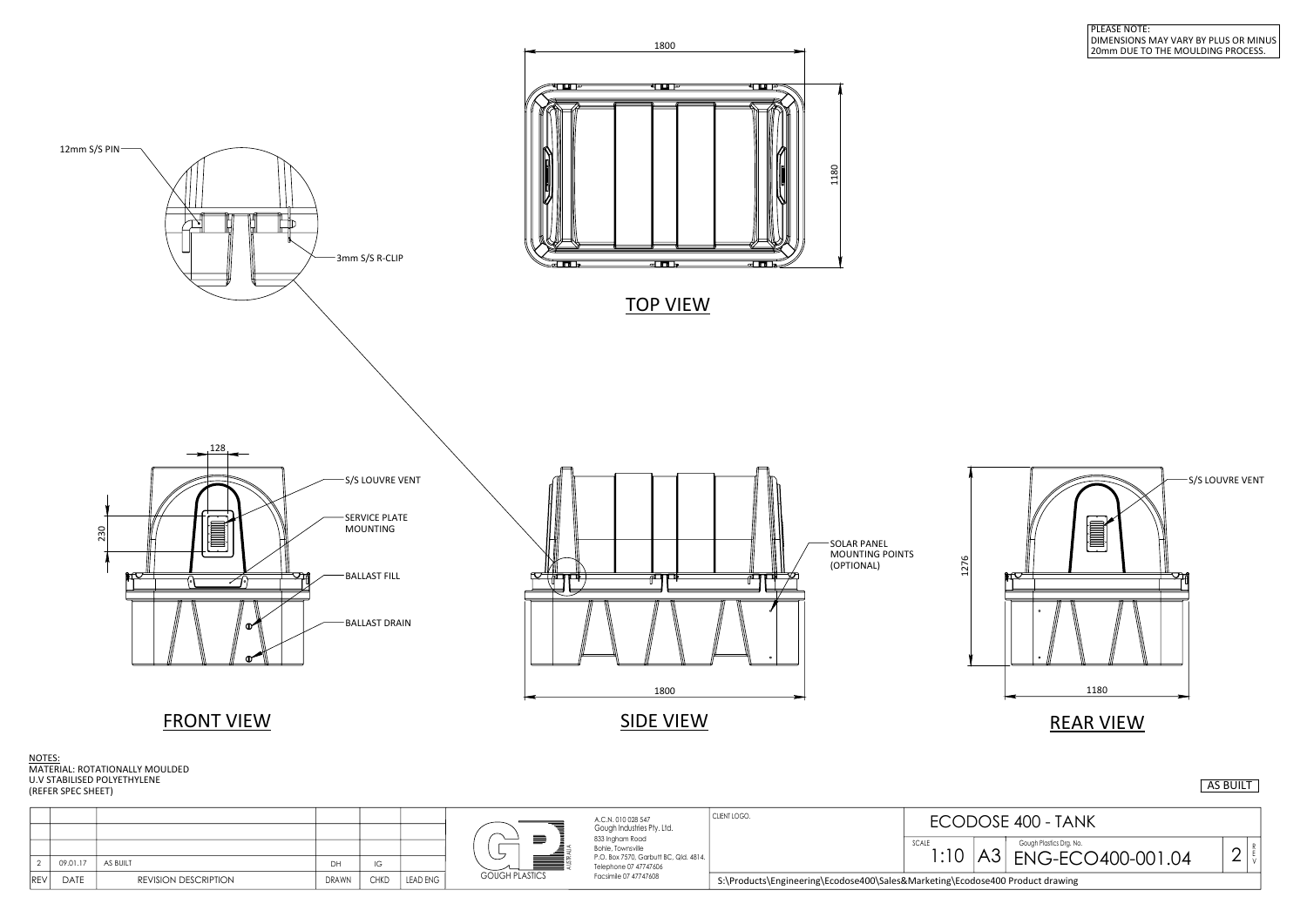ECODOSE 400 - TANK R E V SCALE 1:10 A3 ENG-EC  $|A3$ 



850

205

|ချွ

൛

 $\begin{array}{ccc} \overline{a} & \overline{a} & \overline{a} \end{array}$ 口

SIDE VIEW



BOTTOM VIEW



**FRONT VIEW** 



NOTES: